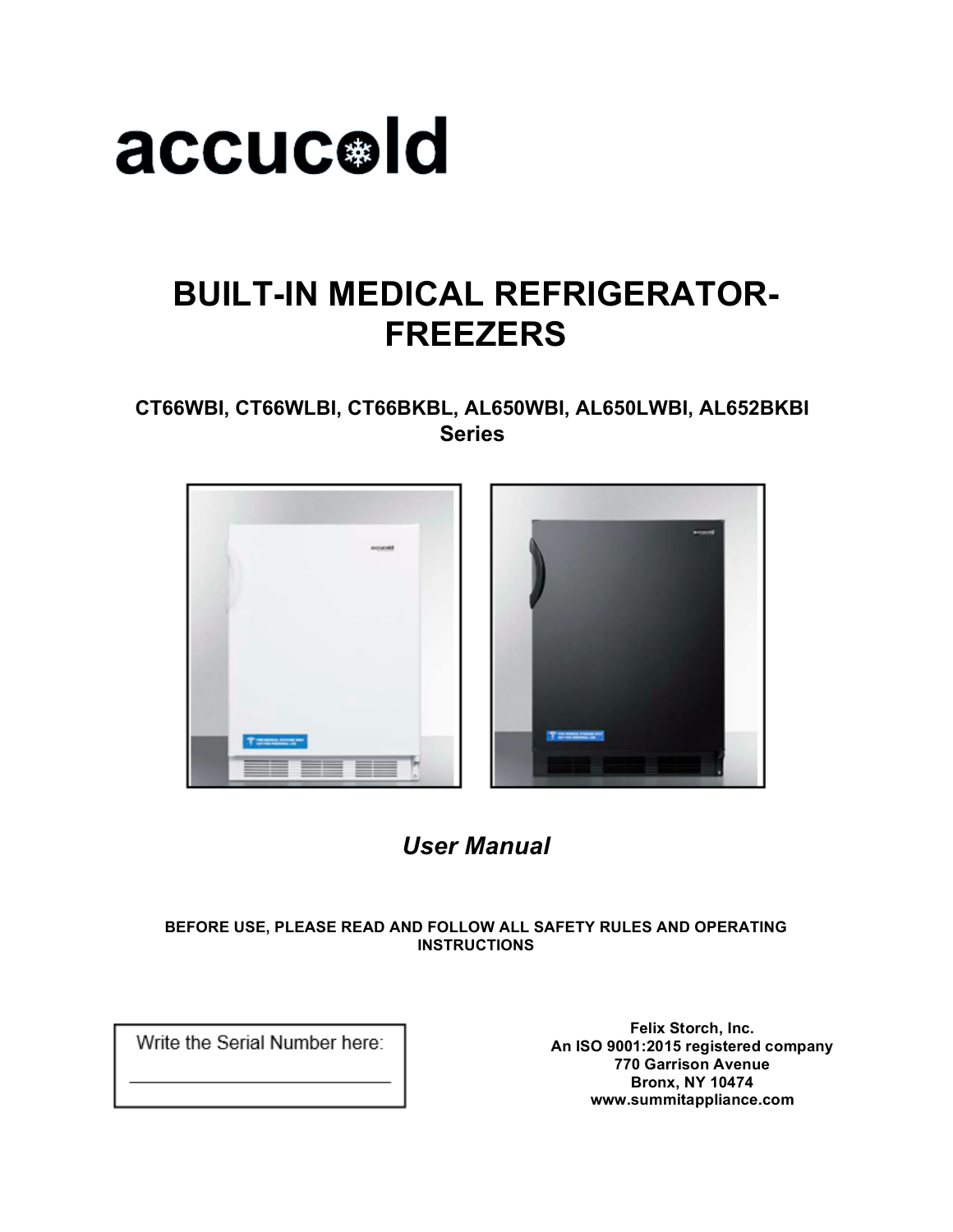## **IMPORTANT SAFEGUARDS**

**Your safety and the safety of others are very important.**



Before the appliance is used, it must be properly positioned and installed as described in this manual, so read the manual carefully. To reduce the risk of fire, electrical shock or injury when using the appliance, follow basic precautions, including the following:



- Plug into a grounded 3-prong outlet. Do not remove grounding prong, do not use an adapter, and do not use an extension cord.
- It is recommended that a separate circuit, serving only your appliance, be provided. Use receptacles that cannot be turned off by a switch or pull chain.
- Never clean appliance parts with flammable fluids. These fumes can create a fire hazardor explosion. And do not store or use gasoline or other flammable vapors and liquids in the vicinity of this or any other appliance. The fumes can create a fire hazard or explosion.
- Before proceeding with cleaning and maintenance operations, make sure the power line ofthe unit is disconnected.
- Do not connect or disconnect the electric plug when your hands are wet.
- Unplug the appliance or disconnect the power before cleaning or servicing. Failure to doso can result in electrical shock or death.
- Do not attempt to repair or replace any part of your appliance unless it is specifically recommended in this material. All other servicing should be referred to a qualifiedtechnician.



- Use two or more people to move and install the appliance. Failure to do so can result in back or other injury.
- To ensure proper ventilation for your appliance, the front of the unit must be completely unobstructed. Choose a well-ventilated area with temperatures above 60 F (16 C) and below 90 F (32 C). This unit must be installed in an area protected from the elements, such aswind, rain, water spray or drips.
- The appliance should not be located next to ovens, grills or other sources of high heat.
- The appliance must be installed with all electrical connections in accordance with state and local codes. A standard electrical supply (115V AC only, 60 Hz), properly grounded in accordance with the National Electrical Code and local codes and ordinances, is required.
- Do not kink or pinch the power supply cord of the appliance.
- The fuse (or circuit breaker) size should be 15 amperes.
- It is important for the appliance to be leveled in order to work properly. You may need to make several adjustments to level it.
- Never allow children to operate, play with or crawl inside the appliance.
- Do not use solvent-based cleaning agents or abrasives on the interior. These cleanersmay damage or discolor the interior.
- Do not use this apparatus for other than its intended purpose.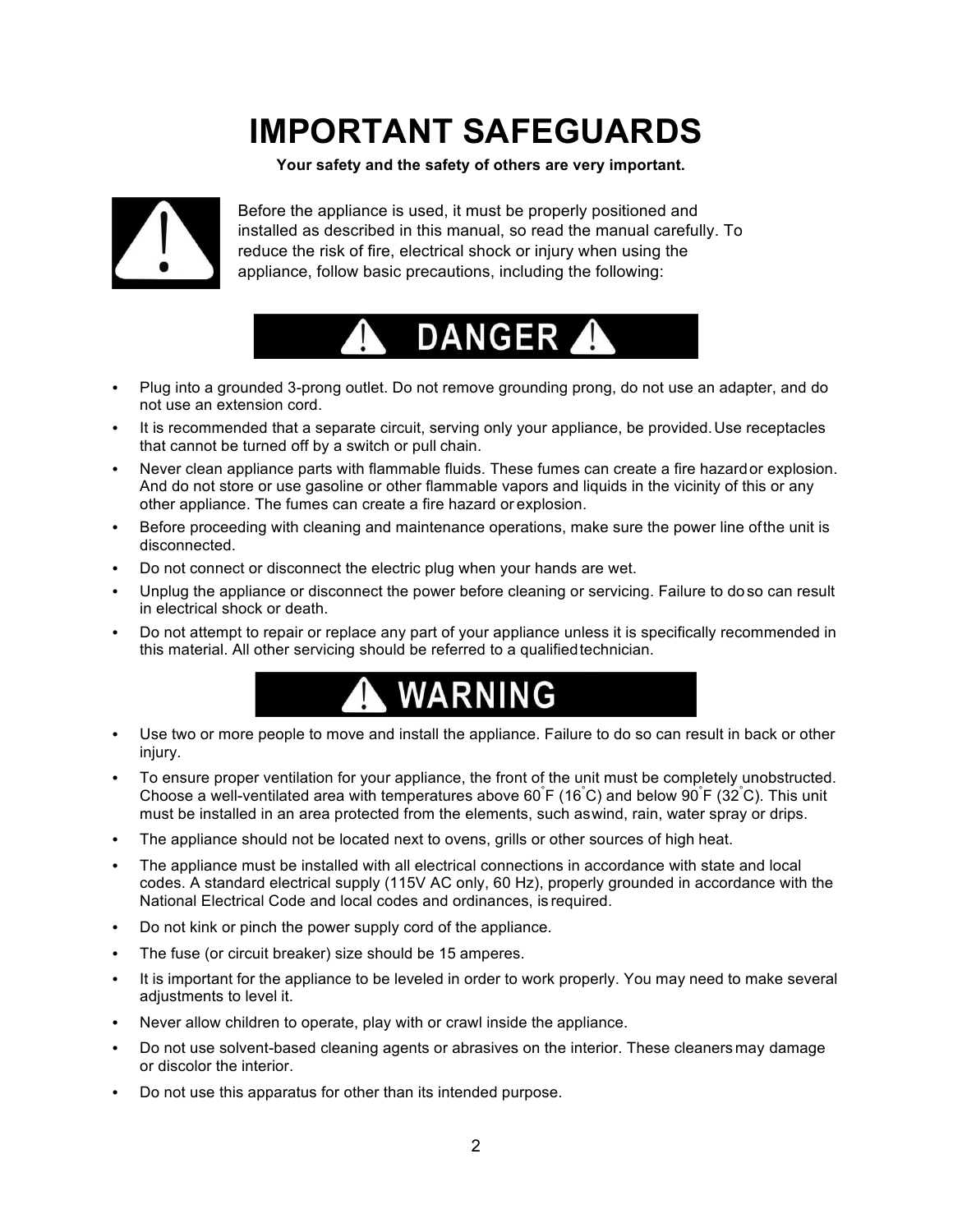### A DANGER A

#### *Risk of child entrapment!*

Child entrapment and suffocation are not problems of the past. Junked or abandoned refrigerators and freezers are still dangerous, even if they will "just sit in the garage a few days."

- **Before you throw away your old refrigerator or freezer:** Take off the doors. Leave the shelves or drawers in place so that children may not easily climb inside.
- Never allow children to operate, play with, or crawl inside the appliance.

*THIS APPLIANCE IS NOT INTENDED FOR USE BY YOUNG CHILDREN OR INFIRM PERSONS UNLESS THEY HAVE BEEN ADEQUATELY SUPERVISED BY A RESPONSIBLE PERSON TO ENSURE THAT THEY CAN USE THE APPLIANCE SAFELY. YOUNG CHILDREN SHOULD BE SUPERVISED TO ENSURE THAT THEY DO NOT PLAY WITH THE APPLIANCE.*

### *- SAVE THESE INSTRUCTIONS -*

*To save energy and maintain optimum performance:*

Your appliance may be installed as a free-standing unit or built into an enclosure or below a countertop.

When positioning this unit: If used freestanding allow at least 2 inches of clearance on top, at the sides and in the rear for sufficient airflow. If unit is built in, allow 2" of air space between the rear of the unit and the wall and leave at least 1/8" on both sides and 1/16" at the top. Be sure that airflow under the appliance is not blocked.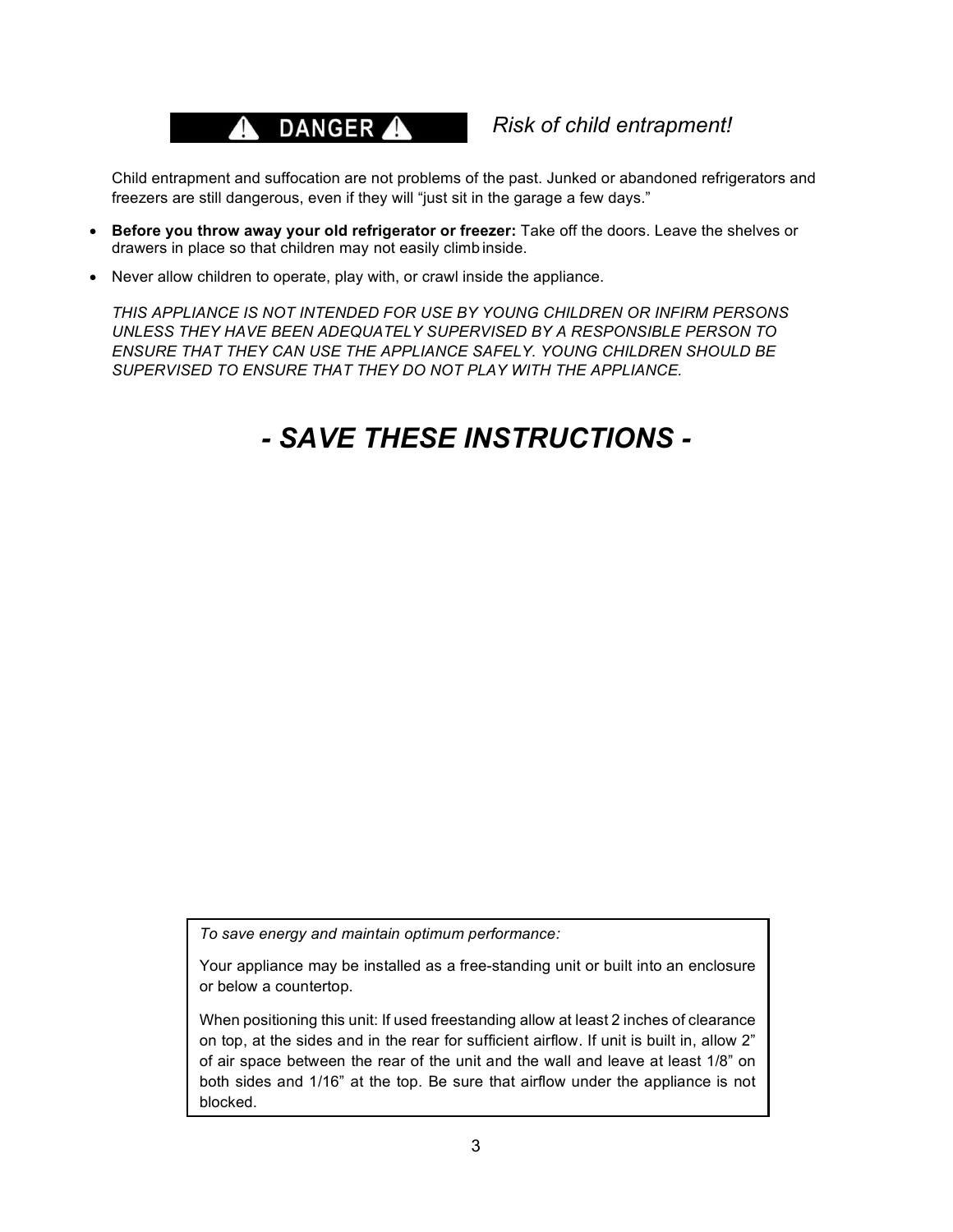## **TABLE OF CONTENTS**

| <b>Location of Parts</b>                   |          |
|--------------------------------------------|----------|
| <b>Technical Information</b>               | 5        |
| <b>Installation Instructions</b>           | 5-8      |
| <b>Before Using your Appliance</b>         | 5        |
| Installing your Refrigerator-Freezer       | 5        |
| <b>Electrical Connection</b>               | 6        |
| <b>Extension Cord</b>                      | 6        |
| <b>Reversing the Door Swing</b>            |          |
| <b>Operating your Refrigerator-Freezer</b> | 8-9      |
| <b>Temperature Control</b>                 | 8        |
| Defrosting                                 | 9        |
| <b>Care and Maintenance</b>                | $9 - 10$ |
| Cleaning your Appliance                    | 9        |
| <b>Power Failure</b>                       | 10       |
| <b>Vacation Time</b>                       | 10       |
| <b>Moving your Appliance</b>               | 10       |
| <b>Energy-saving Tips</b>                  | 10       |
| <b>Troubleshooting</b>                     | 11       |
| <b>Limited Warranty</b>                    | 12       |

## **LOCATION OF PARTS**

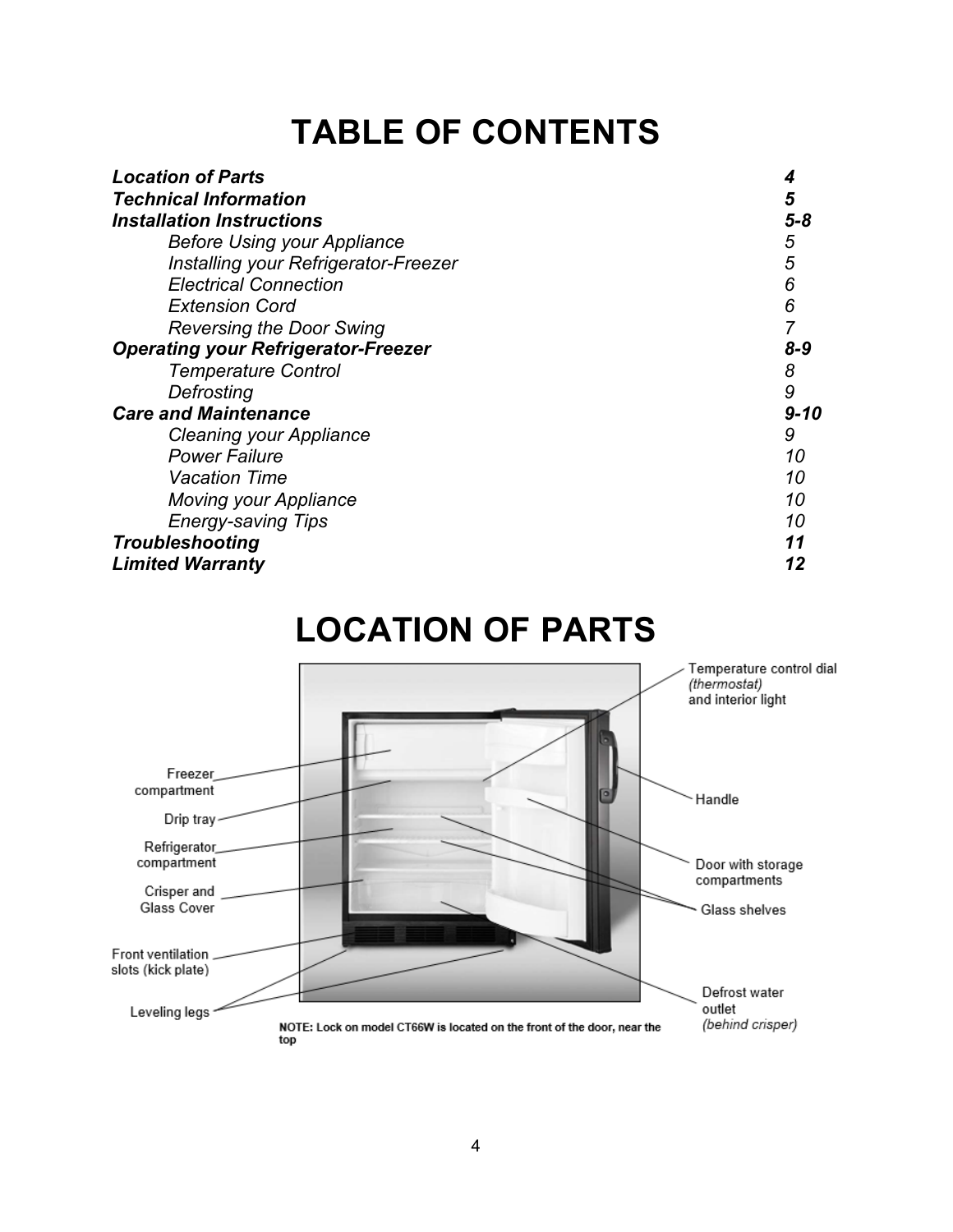# **TECHNICAL INFORMATION**

| <b>Model Numbers</b>                              | CT66JBI/CT66WBI/AL650WBI (white)<br>CT66LBI/CT66LWBI/AL650LWBI (white with lock)<br>CT66BBI/CT66BKBI/AL652BKBI (black exterior) |
|---------------------------------------------------|---------------------------------------------------------------------------------------------------------------------------------|
| Capacity                                          | 5.1 cu. ft.                                                                                                                     |
| <b>Electrical Input</b>                           | 115V AC/60Hz                                                                                                                    |
| <b>Rated Current</b>                              | 1.3A                                                                                                                            |
| <b>Temperature of</b><br><b>Freezer</b>           | $5^{\circ}$ F                                                                                                                   |
| <b>Refrigerant</b>                                | R134a: CT66JBI, CT66LBI, CT66BBI<br>R600a: CT66WBI, CT66LWBI, CT66LWBI, CT66BKBI, AL650WBI,<br>AL650LWBI, AL652BKBI             |
| <b>Installation</b>                               | <b>Built-in or Freestanding</b>                                                                                                 |
| <b>Ship Weight</b>                                | 102 lbs.                                                                                                                        |
| <b>Unit Dimensions</b><br>$(W \times D \times H)$ | 23.63" x 23.5" x 33.25"                                                                                                         |

\*Units with suffix "ADA" or prefix "AL" are sized at 32" for use under in ADA compliant applications **NOTE:** Specifications are subject to change without notice.

# **INSTALLATION INSTRUCTIONS**

#### **Before Using Your Appliance**

- Remove the exterior and interior packing.
- Before connecting the unit to a power source, let it stand for approximately 2 hours. This will reduce the possibility of a malfunction in the cooling system from handling during transportation.
- Remove the crisper, drip tray and shelves and clean them and the interior surfaces of the unit with lukewarm water using a soft cloth.

#### **Installing the Refrigerator-Freezer:**

- Place the unit on a floor that is strong enough to support the appliance when it isfully loaded. To level the unit, adjust the two leveling legs at the front.
- These models can be installed either free-standing, recessed or built into an enclosure. When installing as a free-standing unit, allow at least 2" (51mm) of space at the sides, top and rear of the unit to allow for proper air circulation to cool the compressor and condenser. Even



when built in, the unit requires at least 2" of clearance at the back, 1/8" (3mm) at both sides and 1/16" (1.6mm) at the top. Take care that the air vents at the front of the appliance are never covered or blocked in any way.

• This appliance is supplied with spacers that have to be mounted onto the condenser tube to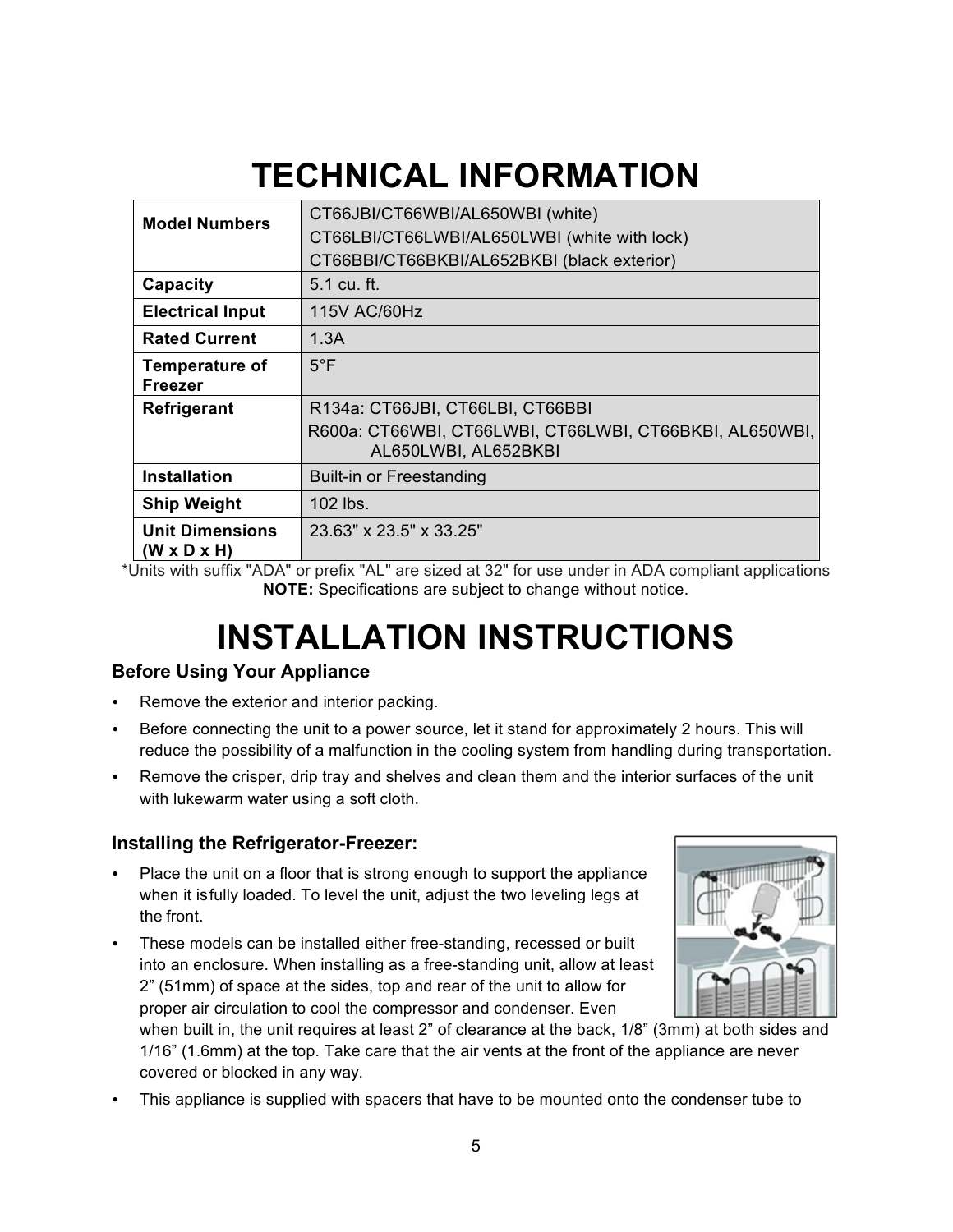make sure there is sufficient clearance between the appliance and the wall.

- Locate the unit away from direct sunlight and sources of heat (oven, heater, radiator, etc.). Direct sunlight may affect the acrylic coating and heat sources may increase electrical consumption. Extremely cold ambient temperatures may also affect the unit's performance.
- Avoid locating the unit in moist areas. Too much moisture in the air will cause frost to form quickly on the evaporator, requiring more frequent defrosting of the freezer compartment.
- Plug the unit into an exclusive, properly installed and grounded wall outlet. Any questions concerning power and/or grounding should be directed toward acertified electrician or authorized service center.

#### **Electrical Connection**

### **A** WARNING

Improper use of the grounded plug can result in the risk of electrical shock. If the power cord is damaged, have it replaced by the manufacturer, its service agent or similarly qualified persons in order to avoid a hazard.

This unit should be properly grounded for your safety. The power cord of this unit is equipped with a three-prong plug which mates with a standard three-prong wall outlet to minimize the possibility of electrical shock.

Do not under any circumstances cut or remove the third ground prong from the power cord supplied. For personal safety, this appliance must be properly grounded.

This unit requires a standard 115-volt AC/60Hz electrical outlet with three-prong ground. Have the wall outlet and circuit checked by a qualified electrician to make sure the outlet is properly grounded. When a standard 2-prong wall outlet is encountered, it is your responsibility and obligation to have it replaced with a properly grounded 3-prong wall outlet.

To prevent accidental injury, the cord should be secured behind the unit and not left exposed or dangling.

The unit should always be plugged into its own individual electrical outlet which has a voltage rating that matches the rating label on the appliance. This provides the best performance and also prevents overloading house wiring circuits that could cause a fire hazard from overheated wires. Never unplug the unit by pulling on the power cord.

Always grip the plug firmly and pull straight out from the receptacle. Repair or replace immediately any power cord that has become frayed or otherwise damaged. Do not use a cord that shows cracks or abrasion damage along its length or at either end. When moving the unit, be careful not to damage the power cord.

#### **Extension Cord**

Do not use an extension cord with this appliance. If the power cord is too short, have a qualified electrician or service technician install an outlet near the appliance.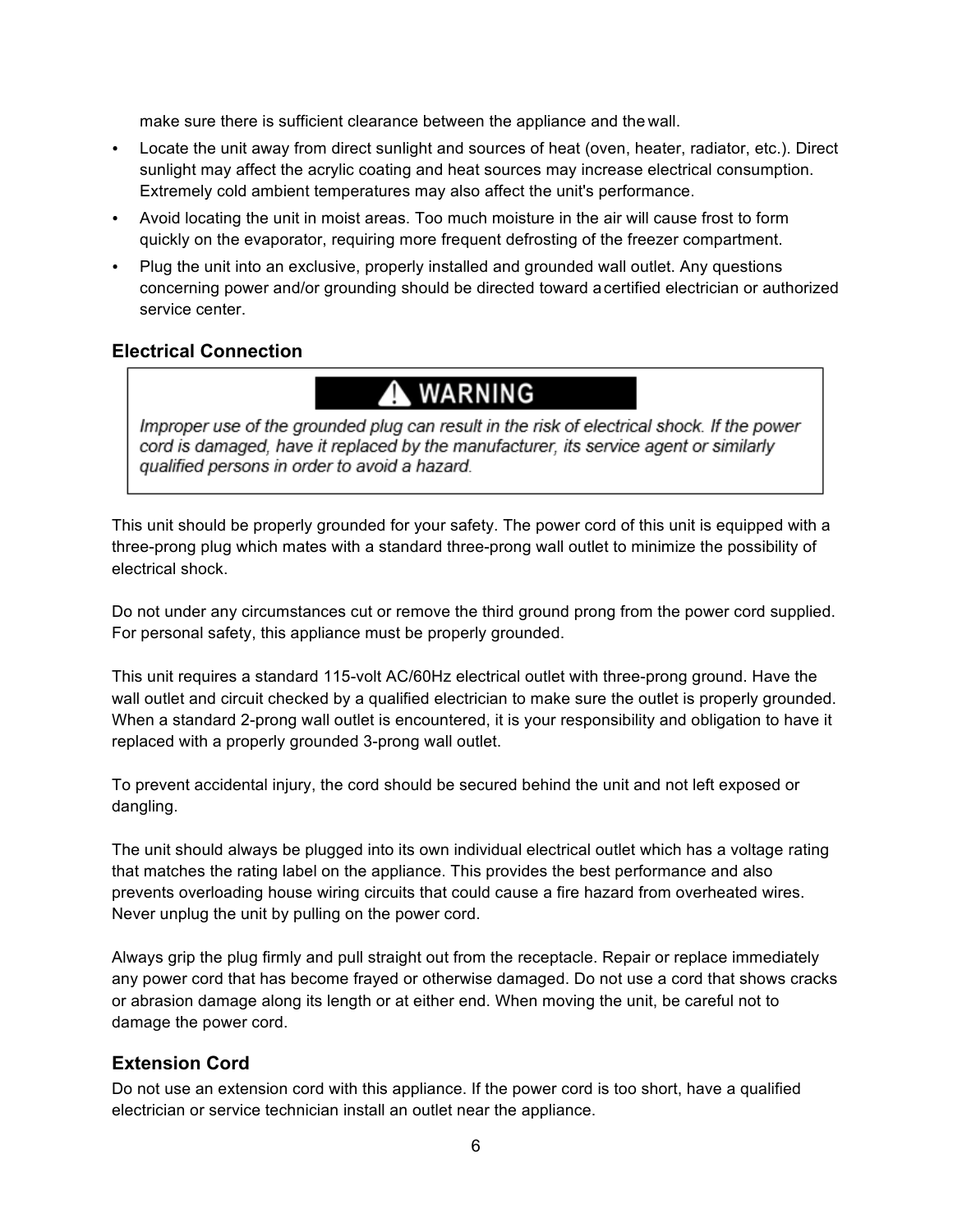#### **Reversing the Door Swing (select units)**

If you find the direction of opening the door of the appliance inconvenient, you can change it. Holes on the opposite side have already been prepared at the factory.

This appliance can be opened from either the right side or the left. By default, the door hinge is on the right side. If you prefer it on the left, please follow these instructions:

- 1. Take off the upper hinge cover from the door and remove the screws that hold the top hinge.
- 2. Lift the hinge straight up to free the hinge pin from the socket in the top of the door.
- 3. Lift the door up and away to free its bottom socket from the hinge pin.
- 4. Remove the screws to the bottom hinge.
- 5. Remove the decorative caps from the opposite side and plug the holes from the original side with the decorative caps.
- 6. Move the bottom hinge to the opposite side and tighten the screws. Use anylock washers or nuts if they were installed in the original installation.
- 7. Replace door onto the hinge pin on the bottom hinge. Place top hinge pin into door. Insert screws into the top hinge and tighten.
- 8. Check the gasket. It should not be creased and should seal well.

#### **Door Handle Installation:**

The door has two screw holes on each side, allowing you to install a handle (included). To do so, align the handle with the screw holes on the side you prefer. Fix the handle in place with the included screws, then cover the screw heads with the handle seal (included).



- 1 Upper hinge cover
- 2 Upper hinge
- 3 Lower hinge
- 4 Kick plate
- 5 Handle
- 6 Fastener for corner with hole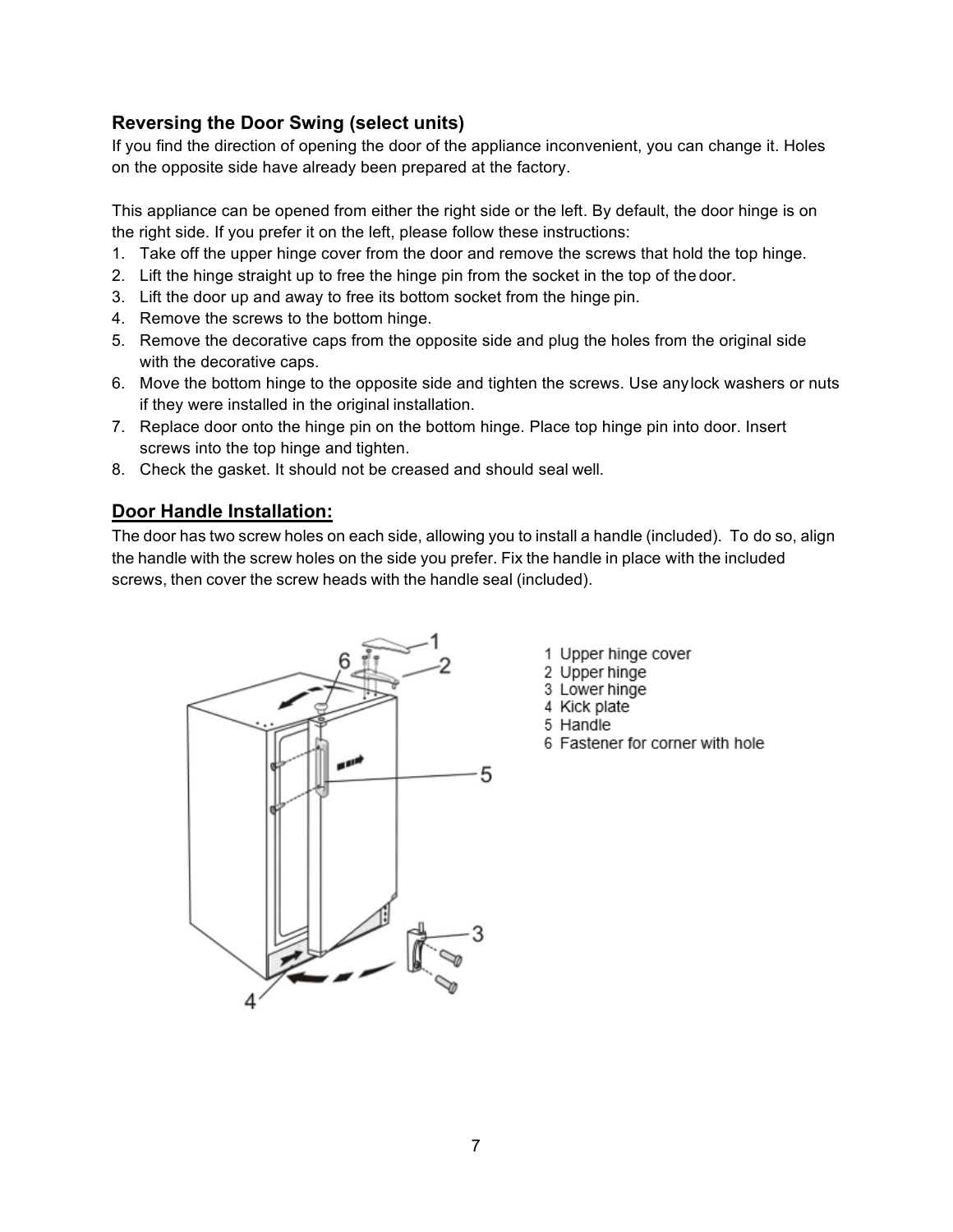#### **Changing the Direction of Door Opening on the Low Temperature Compartment**

- Unscrew the blocking element and the hinge of the low temperature compartment and take off the door.
- Plug the holes with plastic caps provided.
- Turn the door 180° and replace it on the opposite side of the low temperature compartment. Fix the hinge and the blocking element of the door (position of holes already provided).



### **OPERATING YOUR REFRIGERATOR-FREEZER**

#### **Temperature Control:**

- A unique dual evaporator system separately cools the refrigerator while keepingthe freezer at 5°F.
- The refrigerator temperature is controlled with a thermostat knob located inside the unit, towards the upper right-hand corner. Turn the knob clockwise from the **STOP** (**0**) position toward the higher numbers for colder



temperatures. Higher settings on the knob (higher numbers) mean lower temperatures (colder) in the refrigerator.

- On the coldest settings, temperatures in some spots of the refrigerator compartment may drop below 32°F. Use higher thermostat settings only when required or recommended. When the ambient temperature is normal, we recommend a medium setting.
- Changes in the ambient temperature affect temperature in the refrigerator compartment so choose an appropriate setting of the thermostat knob, depending on ambient conditions.
- In the **STOP** (**0**) position, the appliance does not operate (the cooling system is switched off), yet the power supply is not interrupted (the light goes on when you open the refrigerator door).
- The temperature in the refrigerator compartment also depends on how often you open the door.
- In all small refrigerators and freezers without interior fans, temperatures are coldest near the bottom, and occasionally near the rear. Place contents accordingly. It is best not to operate these units mostly empty. If temperatures are erratic, try putting some water bottles or freezer packs inside to create a load for the compressor.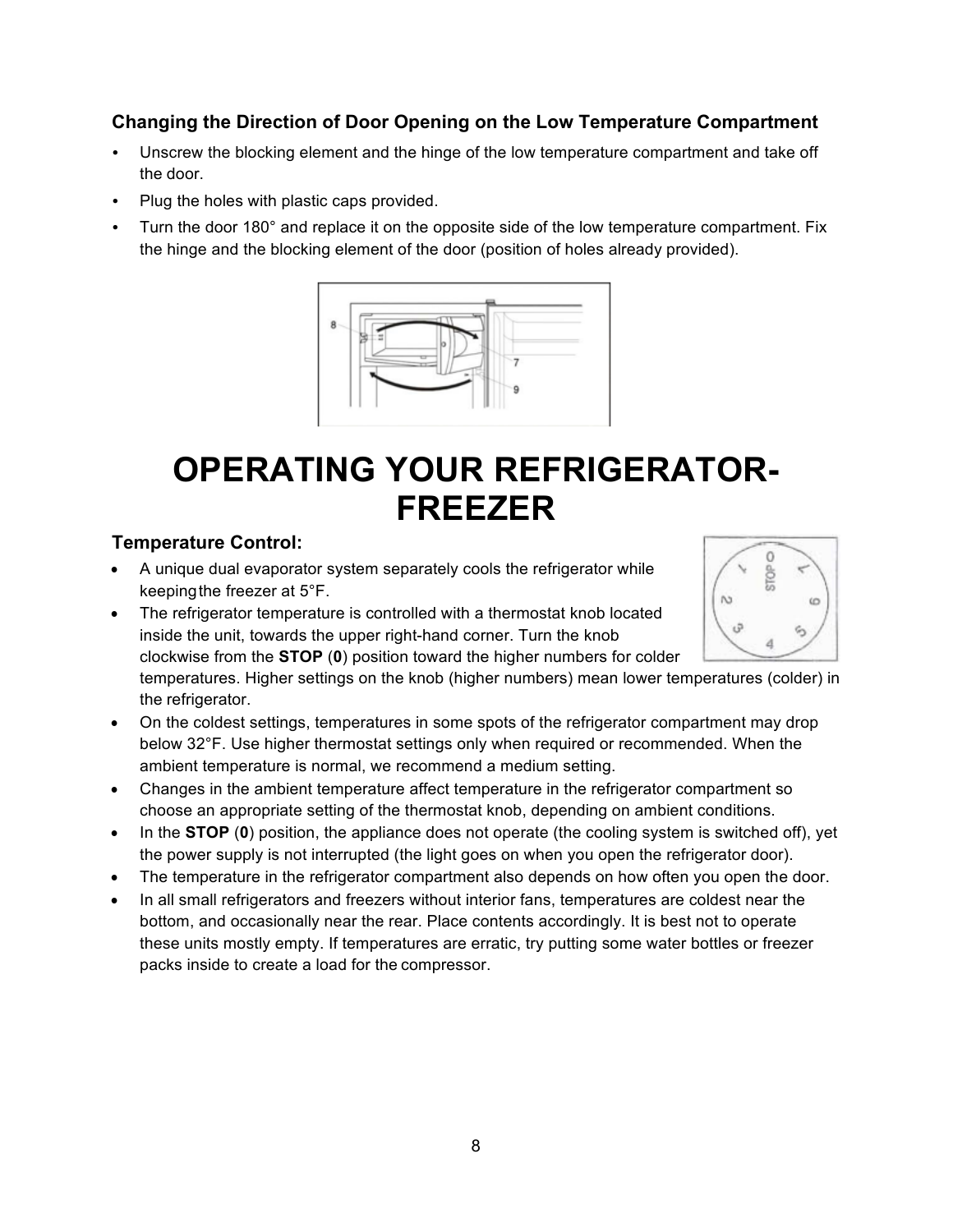#### **NOTES:**

- 1. For best storage, be sure not to over-pack and assure the freezer door closes fully.
- 2. Shelves are adjustable. These shelves stop short an inch before the backwall, which is essential for air flow and the proper operation of the automatic defrost system. Do not block these gaps.
- 3. The interior light on this unit is controlled by a plunger type switch, so that the light comes on automatically when the refrigerator door is opened.
- 4. If the unit is unplugged, has lost power or is turned off, you must wait 3 to 5 minutes before restarting the unit. If you attempt to restart before this time delay, the unit will not start.

#### **Defrosting Your Appliance:**

This appliance combines a manual defrost freezer section and an automatic defrost refrigerator section. The refrigerator compartment defrosts itself, but when frost builds to

 $\frac{1}{2}$  inch in the freezer compartment, defrost carefully according to this procedure:

- 1. Remove contents from the entire unit, taking care that frozen items do not begin to thaw. Set the thermostat to **STOP** (**0**).
- 2. Unplug the appliance. Defrosting is accelerated if the doors are left open.
- 3. Melting ice will drain into the drip tray below the freezer compartment. Empty this as needed.
- 4. Use a sponge or toweling to remove water and melting ice from the freezer floor. After the frost or ice has melted, dry the interior of the freezer compartment thoroughly.
- 5. Restart the appliance by plugging it in and turning the thermostat to the desired position. Once it is cold, return contents to the freezer and refrigerator sections.
- **CAUTION:** Do not use boiling water or an electric device such as a hair dryer to help speed up the defrosting process because this could damage the plastic parts of the unit. In addition, *never use a sharp or metallic instrument to remove frost as* it may damage the cooling coils and will void the warranty. We recommend using a plastic scraper.

## **CARE AND MAINTENANCE**

#### **Cleaning Your Appliance**

- 1. Unplug the appliance, turn the thermostat to **STOP** (**0**) and remove all contents, including shelves, drip tray and crisper.
- 2. Wash the inside surfaces with a solution of lukewarm water and vinegar. Wipe dry with a clean, soft cloth.
- 3. Wash the shelves, drip tray and crisper with a mild detergent solution, then rinse and dry thoroughly.
- 4. Wash the outside cabinet with warm water and mild liquid detergent. Rinse welland wipe dry with a clean soft cloth.
- 5. Wring excess water out of the sponge or cloth before cleaning the area of the temperature control or any electrical parts.
- 6. From time to time, wipe the condenser on the rear wall with a soft non-metallic brush or vacuum cleaner.
- 7. After you have cleaned the appliance, reconnect it to the power supply, reset the thermostat and return all contents to their place.

*CAUTION: Failure to unplug the unit could result in electrical shock or personal injury.*

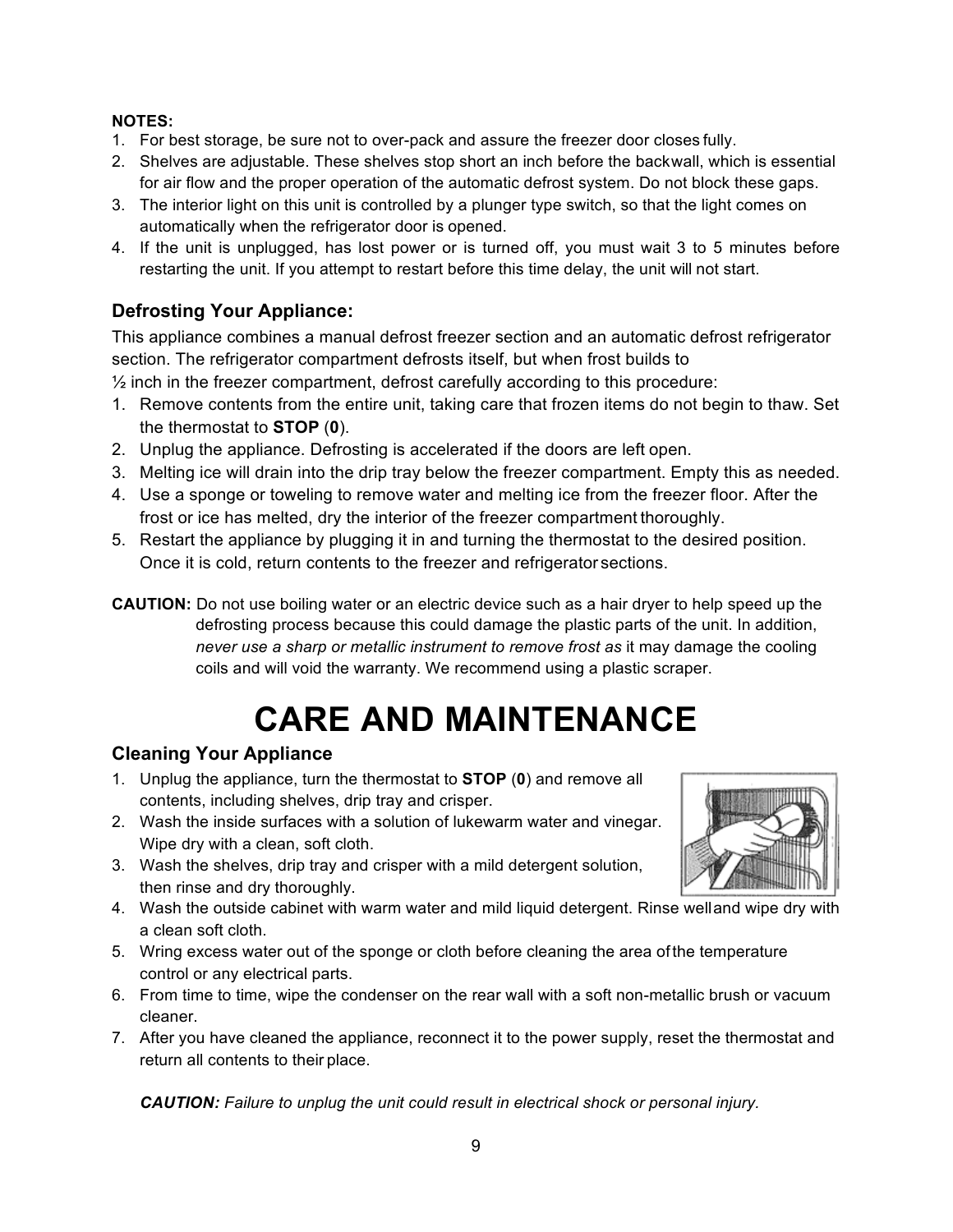#### **Power Failure:**

Most power failures are corrected within a few hours and should not affect the temperature of your appliance if you minimize the number of times the door is opened. If the power is going to be off for a longer period of time, you need to take the proper steps to protect your frozen and chilled items.

#### **Vacation Time:**

During long absences, remove all contents. Unplug the appliance, clean it and leave the doors open slightly to avoid possible formation of condensation, mold or odors.

#### **Moving Your Appliance:**

- 1. Remove the contents.
- 2. Securely tape down all loose items inside your unit.
- 3. Turn the leveling legs up to the base to avoid damage.
- 4. Tape the door shut.
- 5. Be sure the appliance stays secure in the upright position during transportation.

#### **Energy-Saving Tips:**

- The unit should be located in the coolest area of the room, away from heat-producing appliances or heating ducts and out of direct sunlight.
- Try not to open the door too often, especially when the weather is damp and hot. Once you open the door, close it as soon as possible.
- Occasionally check if the appliance is sufficiently ventilated (adequate air circulation behind the appliance).
- Set the thermostat from higher to lower settings as soon as possible (depends on how loaded the appliance is, ambient temperature, etc.).
- Before loading items into the unit, be sure they have cooled to ambient temperature.
- A layer of frost and ice increases energy consumption, so defrost the freezer as soon as the layer is 1/2" thick.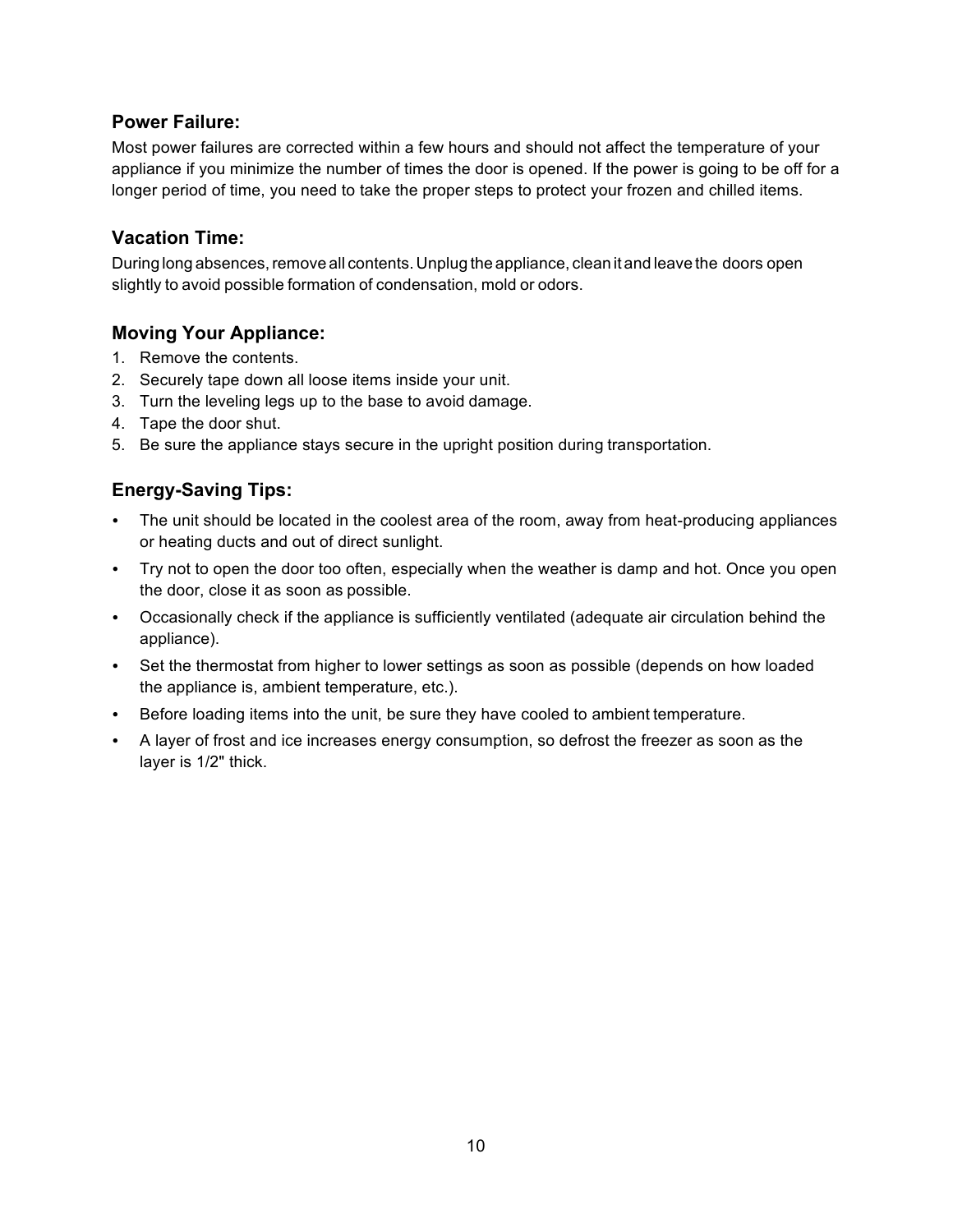# **TROUBLESHOOTING**

When using this appliance, you may come across some problems that in many cases result from improper handling and can easily be eliminated.

#### *The appliance fails to operate after being connected to the power source.*

• Check whether the power supply is active and that the thermostat is not set to the **STOP**  (**0**) position.

#### *The compressor is running continuously.*

- The door was opened frequently or it was left open too long.
- The door is not properly closed (the door may sag; the gasket may be dirty or damaged).
- The power supply has been interrupted for a long period of time.
- The appliance may have been overloaded with items above room temperature.
- There may be inadequate ventilation of the compressor and condenser. (Assure there is adequate air circulation behind the appliance and wipe the dust from the condenser.)

#### *Noise*

Cooling in refrigeration appliances is enabled by the refrigerating system with a compressor, which produces noise. How noisy the appliance is depends on where it is placed, how it is used and how old the appliance is.

- During the operation of the compressor, the noise of liquid is heard and when the compressor is not operating, the refrigerant flow is heard. This is a normal condition and has no influence whatsoever on the lifetime of the appliance.
- After starting the appliance, the operation of the compressor and the refrigerant flow may be louder. This does not mean that something is wrong. Gradually the noise is reduced.
- Sometimes a louder noise is heard, which is unusual for the appliance. This noise is often a consequence of improper placement of the unit. (The unit should be placed and leveled firmly on a solid base and it should not touch the wall or cabinets standing next to it.)